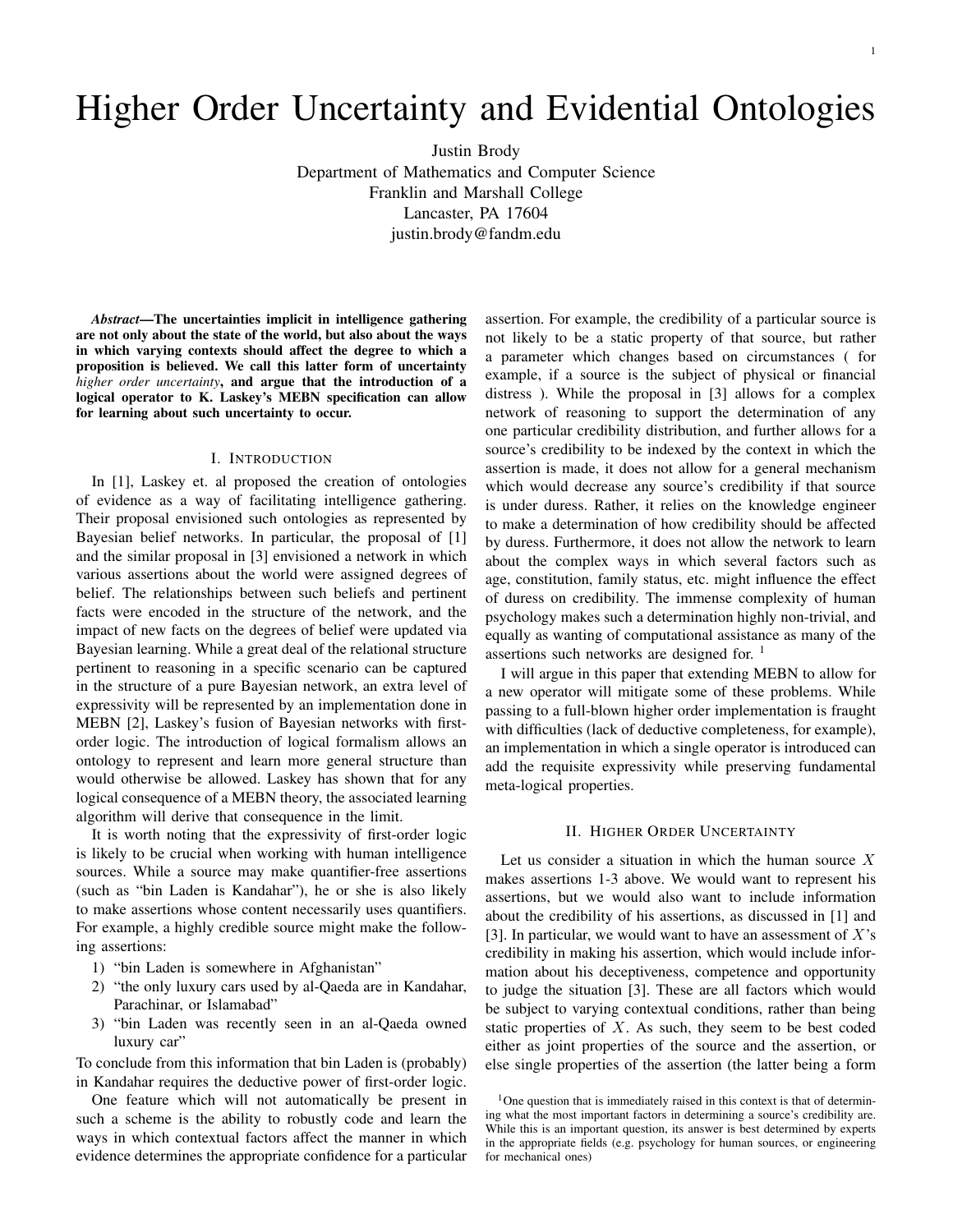of short-hand for the former, since (tokens of) assertions are associated with unique sources).

As a particular case, let us suppose that  $X$  makes his assertions while under some form of duress. It is clear that the duress should have some effect on the credibility of  $X$ 's assertion, but it is not clear what precisely that effect should be (in fact there are cases in which duress would conceivably *increase* the credibility of an assertion, while one would expect the credibility to decrease under most circumstances). It will apparently depend on a number of factors, including the nature of the duress, various facts about  $X$ , and the nature of the statement being made. In fact, it doesn't take very long to realize that the number of factors and potential ways they can interact quickly defies any easy analysis. This complexity creates a new form of uncertainty. Noting that this is about the network structure rather than about what the network represents, we term this uncertainty *higher order*.

One might certainly treat each assertion individually, and [3] suggests the possibility of having a complex network behind the credibility distribution of any source's assertion of any particular statement. However this misses an opportunity to discover general truths about the structure of the higher order uncertainty, and a universal mechanism for coding hypotheses about that structure would be beneficial.

One obvious way of implementing this would be to allow complex parameter based statements to be made about a source's assertion. For example, a partial rule for determining the effect of duress on the credibility of an assertion of  $a$  by  $X$  might encode the following:

- *•* If the assertion is inconsequential, then the credibility is unaltered
- Otherwise, monetary duress combined with a belief by X that he will be paid for his information should result in the credibility of the assertion being decreased by some parameter  $\alpha$
- *•* A consequential assertion made while under physical duress should result in a decrease by the parameter  $\beta$ if  $X$  is deemed insufficiently competent to judge  $a$ .

Formally, this might be written as:

∀a∀X

$$
[(\text{Source}(X) \land \text{Assets}(X, a) \land \text{UnderDures}(X))] \rightarrow
$$
  
\n
$$
(\text{Consequential}(a) < \chi) \rightarrow \Delta(\text{Cred}(a)) = 0) \bigwedge
$$
  
\n
$$
((\text{Consequential}(a) \geq \chi) \land
$$
  
\n
$$
(\text{DuresType}(X) = \text{Monetary}) \land
$$
  
\n
$$
(\text{Believes}(X, \text{``WillBePaidFor}(X, \text{Assets}(X, a)^*)) > \xi)
$$
  
\n
$$
\rightarrow (\Delta(\text{Cred}(a)) = -\alpha) \bigwedge
$$
  
\n
$$
(\text{Consequential}(a) \geq \chi) \land
$$
  
\n
$$
(\text{DuresType}(X) = \text{Physical}) \land
$$
  
\n
$$
(\text{CompetenceToJudge}(X, a) < \theta)
$$
  
\n
$$
\rightarrow (\Delta(\text{Cred}(a)) = -\beta))
$$

In this coding,  $\chi$ ,  $\xi$  and  $\theta$  represent threshold parameters which determine whether or not a variable is strong enough to have an impact. The function  $\Delta$  represents the change in the credibility

of a given assertion, and  $\alpha$ ,  $\beta$  are parameters as described above. One advantage of coding with parameters is that they are subject to machine learning rather than being completely determined by the judgement of a knowledge engineer.

It is notable that many of these predicates (for example Asserts $(X, a)$  and Believes $(X, b)$  take propositions as parameters. As such they do not necessarily lie within the scope of first order logic.  $2$  One is left with the question of how to represent such statements in an ontology of evidence. A natural solution is provided by the work of Neuhaus and Andersen in [4]. In their paper on speech acts and ontologies, these authors have suggested encoding speech acts by introducing an AssertiveSpeechAct predicate along with a PropositionalContent operator; the role of the latter is to refer to the content of a given speech act. Introducing such an operator into MEBN would allow for universal statements about assertions; the semantics could be defined in such a way that any instantiation of a speech act would come attached with a default network structure, which would be modified as learning (for example of the parameters  $\alpha$ ,  $\beta$ ) occurred.

### III. NESTING SPEECH ACTS

Another scenario which is worth considering is one in which a source makes an assertion *about* another assertion. For example,  $X$  might say that  $Y$  told him that bin Laden was in Kandahar. An implementation of the AssertiveSpeechAct mechanism described above would allow such structured assertions to be represented quite naturally.

Such nested speech acts are likely to occur, and any ontology of evidence must be prepared to deal with them. As a simple example, one would be inclined to give less credence to an assertion heard third-hand than the same assertion given first-hand.

### IV. CERTAIN KNOWLEDGE

A final benefit of this proposal is possibly of greater theoretical than practical value. Following the example of the axiomatic method in mathematics, one can argue that the findings in any knowledge base should be certain and uncontroversial (this is analogous to the fact that the axioms of a mathematical theory are normally taken to be self-evident.) Any knowledge which is controversial should be generated rather than assumed.

By allowing speech acts to be encapsulated within higher order structures, we are able to do away with some of the ambiguity that might otherwise be inherent in working with ontology of evidence. For example, rather than assigning a credibility score to a particular act or actor, we can merely record which facts pertain to credibility, and have the actual score calculated by the network. In particular, in the previously described example there would no controversy in recording that  $Y$  asserted that bin Laden is in Kandahar and that  $Y$  was under physical duress at the time of the assertion. To assign a

<sup>2</sup>There are first order theories in which propositions can be meaningfully thought of as parameters for predicates, a natural example being Robinson's *Q* (via Gödel coding). This is an exceptional theory however, and many theories exist in which no such coding is possible.